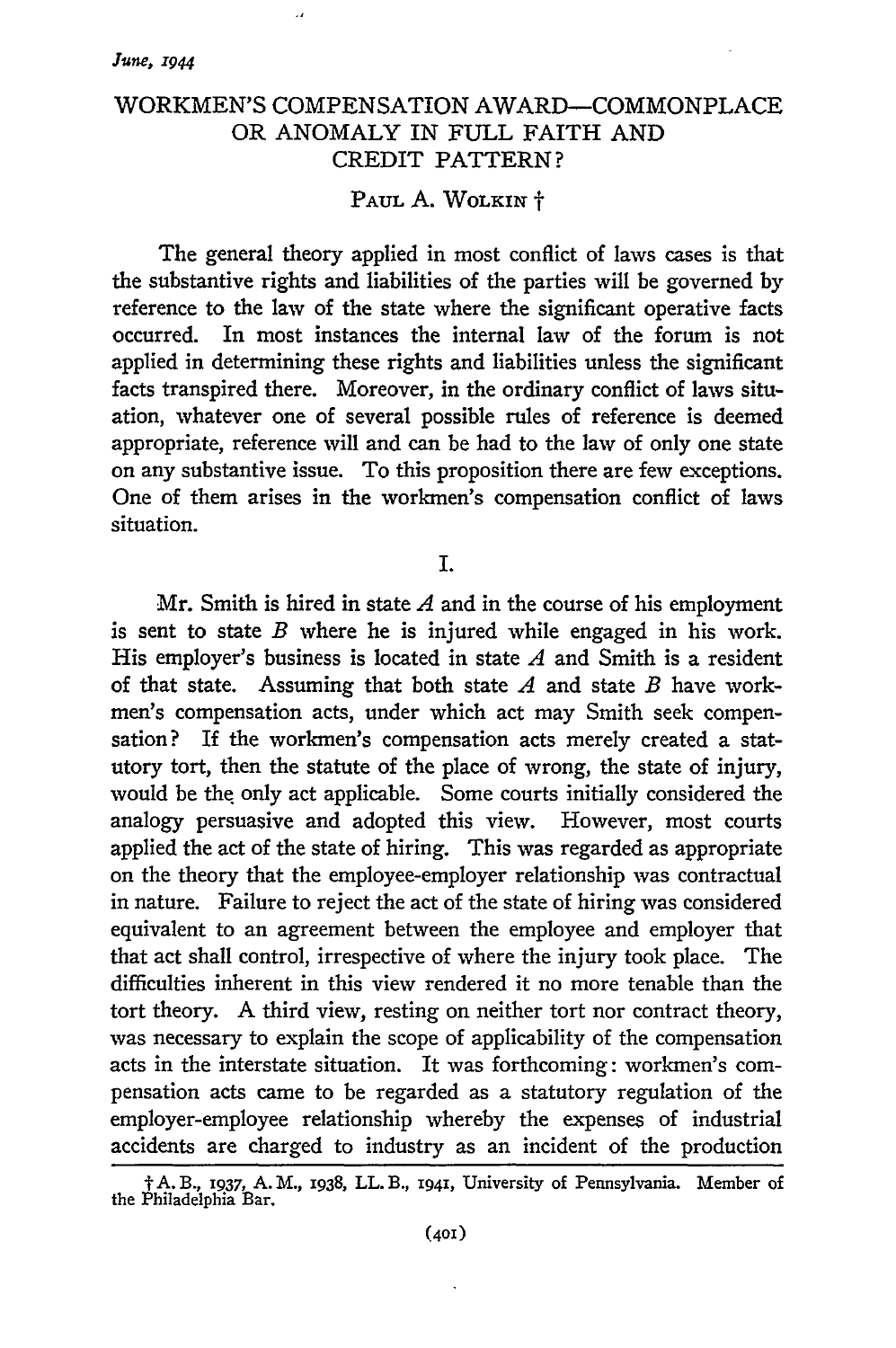cost. Under this theory, a basis was furnished for either the state of hiring or the state of injury applying its act.<sup>1</sup>

Actually, by the weight of state decisions, recovery could be had in the state of hiring or the state of injury on one or another of these theories. However, because of a lack of uniformity among the various acts and the desire of many states to have their acts afford an exclusive remedy, the conflict of laws problem became pregnant with constitutional issues. Could the state of injury or the state of hiring apply its act in disregard of the act of the other state and still fulfill the obligations imposed by the full faith and credit clause? Could either state apply its act consistently with the requirements of due process when all that had taken place within that state was the hiring or injury? These issues ultimately reached the Supreme Court of the United States.

In *Bradford Electric Light Co., Inc. v. Clapper,2* the Supreme Court held that the state of injury could not allow recovery in a modified tort action, as provided by its compensation act, in disregard of the act of another state where the employee resided, the employer had his principal place of business, and the employment was entered into. The Court pointed out that the duties in the state of injury were but temporary in nature and that state had no defined public policy against recognition of the act of the state of hiring, set up as a defense to the action. Full faith and credit had to be given to the act of the state of hiring which contained a provision precluding recovery in tort. Since the state of hiring had legislated with respect to a relationship which had arisen within its borders, it was not purporting to give its laws an extraterritorial effect.

The intimation in the *Bradford* decision that the act of the state of hiring, if that state had a legitimate contactual interest, would govern although the injury occurred without its borders, became the decision of the Supreme Court in *Alaska Packers Association v. Industrial Accident Commission of California.3* The employee, a nonresident of California, was hired in that state and sent for the salmon canning season to Alaska where he was injured. The acts of both jurisdictions were exclusive. Compensation was sought and allowed in California under its act. Finding that Alaska's interests in the matter were not superior to those of California and that the latter had declared that its public policy favored the application of its act against

I. Extended discussions of the theories of the nature of workmen's compensation<br>and case authorities appear in: 2 BEALE, THE CONFLICT OF LAWS (1935) §§ 398.1-<br>401.3; GOODRICH, CONFLICT OF LAWS (2d. ed. 1938) § 97; STUMBERG

<sup>2.</sup> 286 U. S. I45, **52** Sup. Ct. 118, 76 L. Ed. io26 (932). 3. 294 **U.** S. **532,** 55 Sup. Ct 145, 79 L. Ed. IO44 (1935).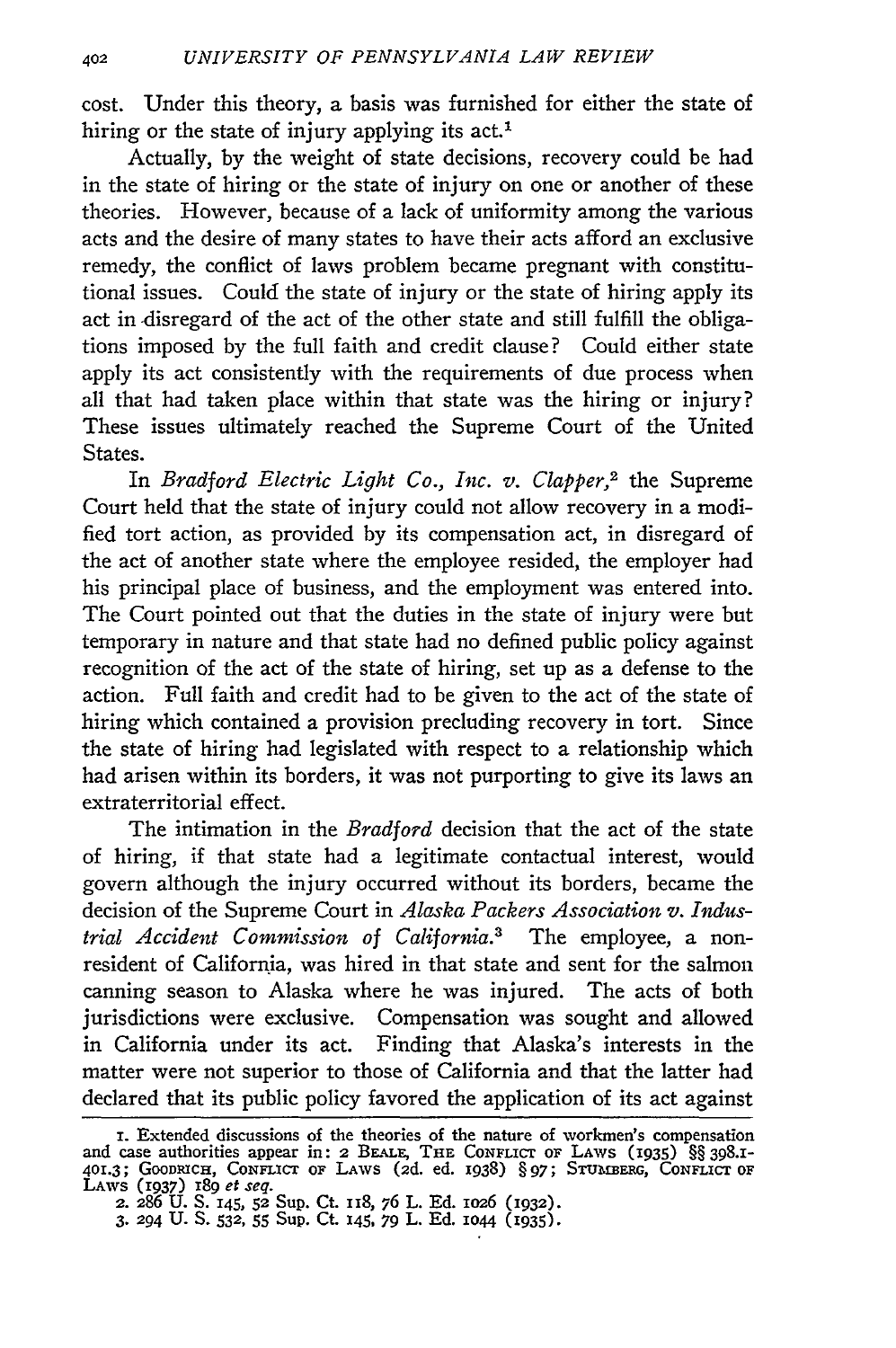that of another state, the Supreme Court held that California could enforce its own statute and need not give faith and credit to the Alaska act. Neither did the Fourteenth Amendment prevent California from applying its act. California was exercising its power over a status, the employer-employee relationship, which had arisen within its jurisdiction and which it could control, provided this power was not exercised arbitrarily or unreasonably.

Whatever implication there was in the *Bradford* opinion that the state of injury could not apply its act was soon negated by the decision of the Court in *Pacific Employers Insurance Co. v. Industrial Accident CoMM'n.4* The employee there sought recovery in California, the state of injury. His employment there was temporary. He was a resident of Massachusetts, where the employment was entered into and where his employer, a Massachusetts corporation, has its head office. The acts of both states were in terms exclusive. The defense asserted was that full faith and credit had to be given to the Massachusetts act and this precluded an award under California law. California was permitted to apply its act. Few matters, the Court said, could be deemed more appropriately within a state's concern than an injury to an employee occurring within its borders. The *Bradford* case was differentiated, since California considered the foreign act obnoxious to its policy. "Full faith and credit does not . . . enable one state to legislate for the other or to project its laws across state lines so as to preclude the other from prescribing for itself the legal consequences of acts within it." *5*

As a result of these decisions by the Supreme Court, constitutional sanction was given to the practice of the states allowing compensation either in the state of injury or the state of hiring, provided the particular state preferred the remedy afforded by its act to the one under the foreign act. A majority of the states were, however, a step ahead of these decisions. They permitted recoveries in both the state of injury and the state of hiring, recovery in the second state being limited to the excess of what that state allowed over the first state's award.<sup>6</sup> The

<sup>4.</sup> **306** U. S. 493, **59** Sup. Ct. *629,* 83 L. Ed. 94o (1939).

*<sup>5.</sup> Id.* at 504-505, **59** Sup. Ct. at 634, 83 L. Ed. at 946.

<sup>6.</sup> Mr. Justice Black cites in his dissenting opinion in Magnolia Petroleum Co. v. Hunt, **320** U. S. 430, 458, 64 Sup. Ct. **208,** 219, 88 L. Ed. 161, 176-177 (1943), the statutes of Florida, **FLA. STAT.** (194) § 44o.o9 (I) **;** Georgia, GA. CODE **ANN.** (Park et *al.,* 1936) tit 114, § 411; Maryland, MD. **ANN. CODE** (Flack, 1939) art. **101,** § **8o** (3); Ohio, OHIO CODE ANN. (Throckmorton, Supp. 1943) § 1465-68; North Carolina, N.<br>C. CoDE ANN. (Michie and Sublett, 1939) § 8081 (rr); South Carolina, S. C. CoDE<br>(1942) § 7035-39; Virginia, VA. CoDE ANN. (1942) § 1887 (37); an (1917) **;** Interstate Power Co. v. Industrial Commission, 2o3 Wis. 466, 234 N. W. *889* (193) ; McLaughlin's Case, 274 Mass. **217,** 174 N. E. 338 (1931 ; Migues' Case, 281 Mass. 373, 183 N. E. 847 (1933). See also, Note (1943) 57 HARV. L. REV. 242, 246<br>247: 2 BEALE, op. cit. supra note 1, at § 403.1; GOODRICH, op. cit. supra note 1, at 243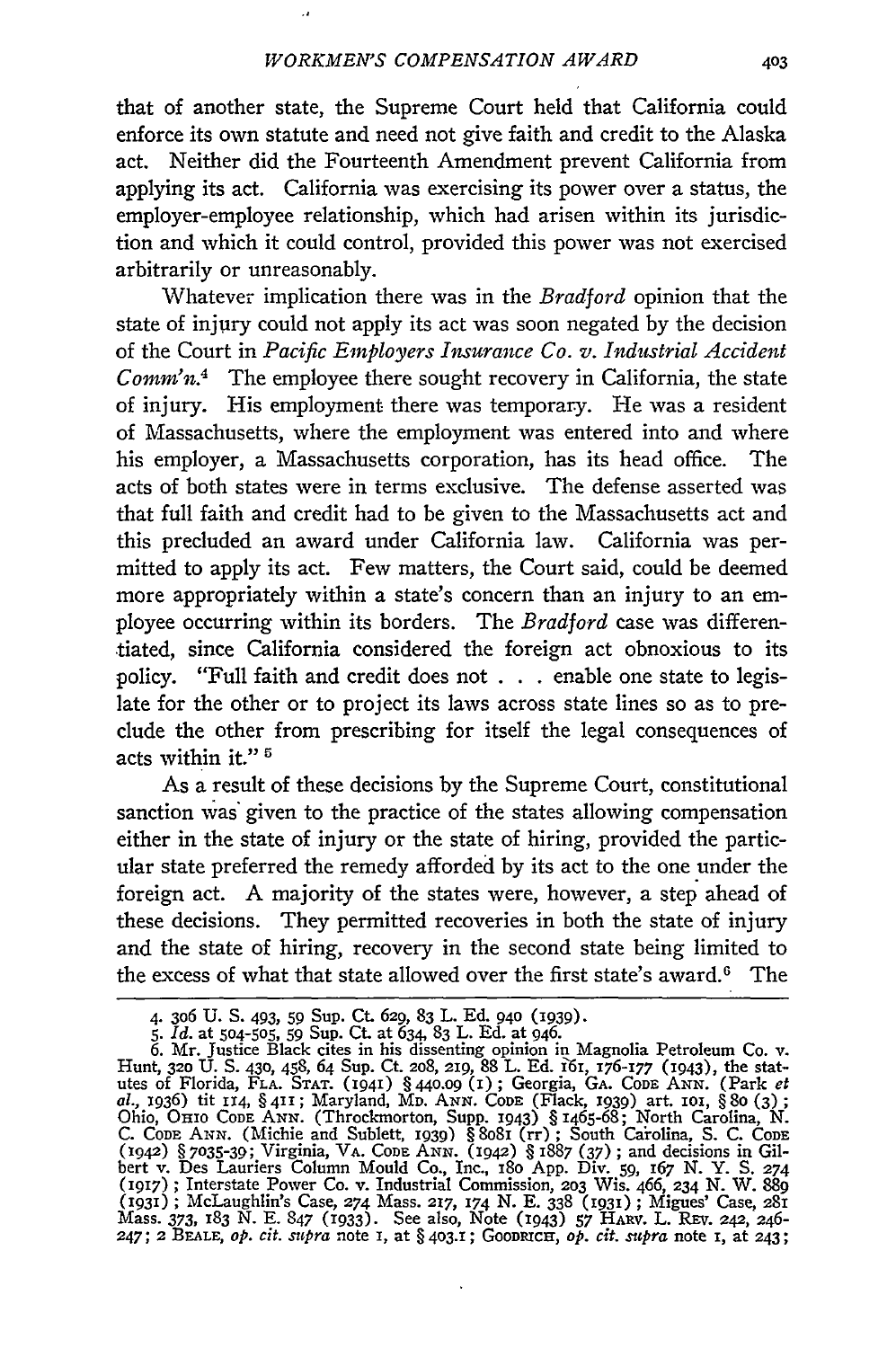constitutionality of this practice received the Supreme Court's first attention in *Magnolia Petroleum Company v. Hunt.7*

**Ii.**

Hunt, a resident of Louisiana, was hired by the Magnolia Petroleum Company in that state. In the course of his employment he went to Texas and was injured there while engaged in his work. Texas awarded him compensation for the injury under its act. Thereafter he sought compensation, for the same injury, in Louisiana, under its act. The Texas award was interposed as a bar to further recovery and the full faith and credit clause invoked. The Louisiana court gave judgment in favor of Hunt, after deducting the Texas payments. Successive appeals in the state courts failed.8 Certiorari was granted by the Supreme Court of the United States,<sup>9</sup> which, by a five to four decision, reversed the judgment of the Louisiana court.<sup>10</sup>

The majority opinion **11** found that in Texas a final award for compensation under the Texas act has the same effect as a judgment and is res judicata as to all matters which were litigated or could have been litigated. Since there was one injury to the employee in the course of employment there was but one cause of action which merged into the judgment.<sup>12</sup> For the purposes of full faith and credit, since the matter is res judicata in Texas, it must be given the same effect elsewhere, as in the case of any other judgment for money in a civil action; neither Louisiana's interest in the matter, its laws, nor its policy, affords any basis for allowing it to avoid this requirement of full faith and credit.

The dissenters **13** did not believe that the Texas award was intended by Texas to be res judicata of anything but a recovery under

9. **319** U. S. 734, 63 Sup. Ct. **1O31,** 87 L. Ed. 1695 (1943). **10. 320** U. **S.** 430, 64 Sup. Ct. **208,** 88 L. Ed. 161 (I943).

II. Chief Justice Stone wrote the majority opinion, and Justices Roberts, Reed<br>Frankfurter and Jackson voted with him.<br>I2. But see RESTATEMENT, JUDGMENTS (1942) c. 3, Introductory Note. The con-<br>clusiveness of a judgment a

**13.** There were two dissenting opinions: one by Mr. justice Douglas, in which

Mr. Justice Murphy joined; the other by Mr. Justice Black, in which Justices Douglas, Murphy and Rutledge concurred.

RESTATEMENT, CONFLICT OF LAWS (1934) § 403, followed by the New Jersey court in Miller v. National Chair Co., 127 N. J. L. 414, 22 A. (2d) 804 (1941), affirmed by the Court of Errors and Appeals, 129 N. J. L. 98, 28 A. (2d) 125, (1942), on the opinior of the lower court. Contra: Hughey v. Ware, 34 N. M. 29, 276 P. 27 (1929); Minto v. Hitchings & Co., 204 App. Div. 661, 198 N. Y. Supp. 6 v. Chattanooga Boiler & T. Co., 163 Tenn. 42o, 43 S. W. (2d) **221 (1931),** *rehearing denied,* 163 Tenn. 648, 45 S. W. **(2d)** 528 (1932) **;** De Gray v. Miller Bros. Const. Co., Inc., 106 Vt. 259, 173 Atl. 556 (1934).<br>
7. 320 U. S. 430, 64 Sup. Ct. 208, 88 L. Ed. 161 (1943).<br>
8. The Louisiana Court of Appeals affirmed the judgment of the court below, **10** 

S. (2d) **109** (1943), and the Louisiana Supreme Court refused writs of certiorari and review.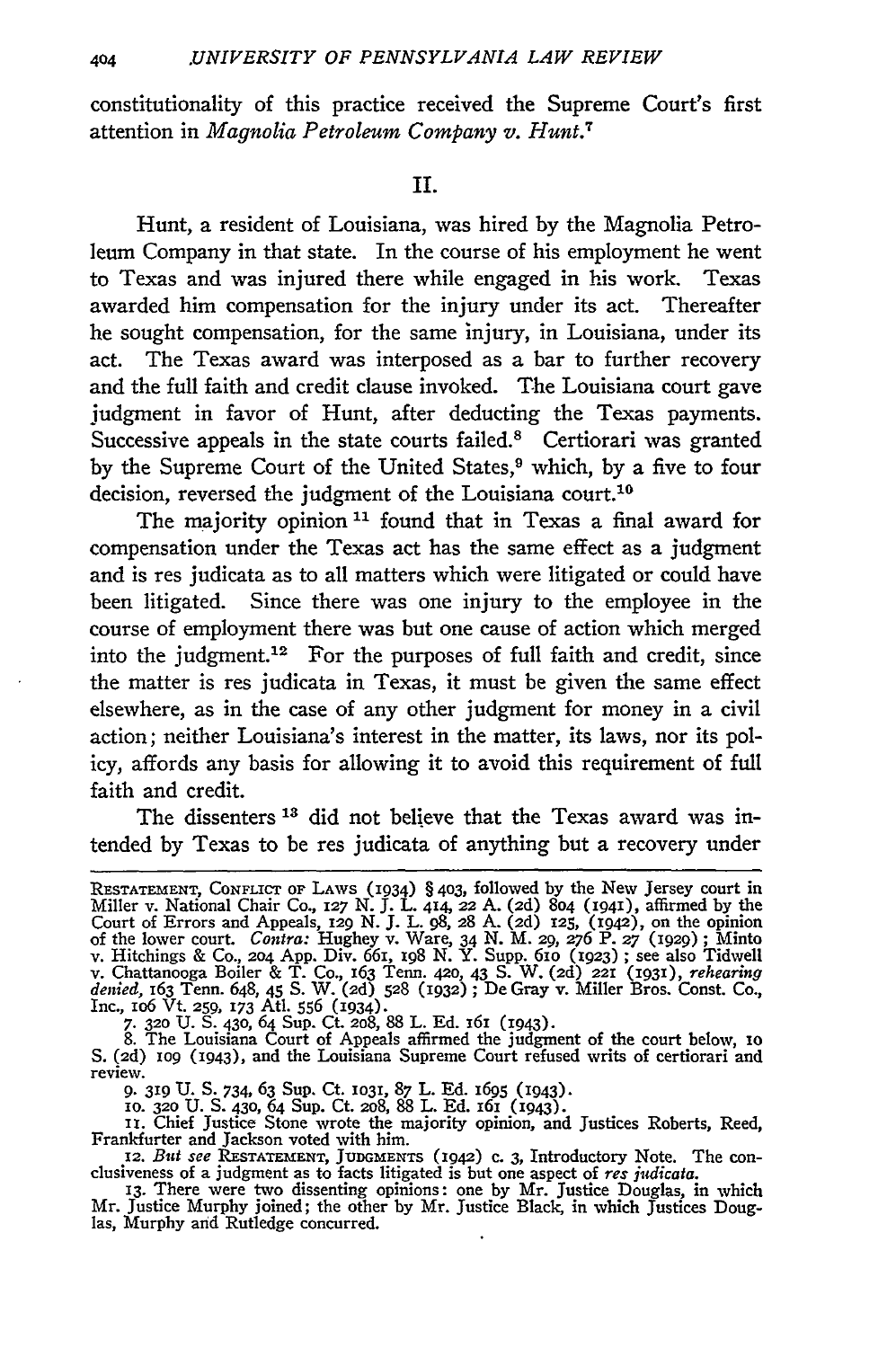$\lambda$ 

Texas law. Hence, even if full faith and credit were required to be given to the Texas award, it was not res judicata, in Texas, to the extent that it would bar a recovery under the Louisiana act. However, further than this, they did not think that any constitutional question was involved, but that the matter was so much a question of state interest, state policy, that a given state's policy should be decided by its legislature and its courts. "The argument of state interest is hardly less compelling when Louisiana chooses to reject as decisive of the issues of the case a foreign judgment than when it rejects a foreign statute."<sup>14</sup>

Were the Court concerned with an ordinary judgment in a civil action for money, little criticism, if any, could be levelled at the majority's opinion. The state in which enforcement of the judgment was sought or in which it was set **up** as a bar to further recovery, would, under the compulsion of full faith and credit, have to give to the judgment the same effect that it had in the state of rendition. Local public policy,<sup>15</sup> laws,<sup>16</sup> and procedural handicaps,<sup>17</sup> are unavailing to escape this obligation. These propositions, so firmly established by precedent, unless they are now to be discarded, smash to smithereens the broad blade wielded by Mr. Justice Black in the second part of his dissent. State interest and policy, no matter how vital, do not enable a state to deny to a valid judgment on the merits, as distinguished from a claim which has not so ripened, $18$  the same effect that it has in the state of rendition.<sup>19</sup> Perhaps the most vivid example of the numerous instances cited by the majority as illustrations of this is *Fauntelroy v. Lum <sup>2</sup> <sup>0</sup>*

der of Moose, **252** U. S. 411, **40** Sup. Ct. **371,** 64 L. Ed. 638 (1920); Roche v. Mc-Donald, **275** U. **S.** 449, 48 Sup. Ct 142, **72** L. Ed. 142 (1928).

18. See footnotes 25 and 26 *infra*. Nor need the forum always recognize a claim predicated on a foreign statute. "The full faith and credit clause and the Act of Congress implementing it have, for most purposes, placed a from a statute of one state, judicial recognition of which is sought in another." Stone, C. J., in Magnolia Petroleum Co. v. Hunt, 320 U. S. 430, 437, 64 Sup. Ct. 208, 213, 88<br>L. Ed. 161, 165 (1943). See Hilpert and Coole

ion of Chief Justice Stone in Yarborough v. Yarborough, 290 U. S. 202, 213, 216-218,<br>54 Sup. Ct. 181, 185, 186-187, 78 L. Ed. 269, 276, 278-279 (1933); Moore and Oglebay,<br>loc. cit. supra note 18, at 571, 577-605. But note language used in the Magnolia decision: "Even though we assume for present purposes ... that there may be exceptional cases in which the judgment of one state<br>may not override the laws and policy of another, ... " Cf. dissent in Yarborough<br>v. Yarborough, 200 U. S. 202, 213, 54 Sup. Ct. 181, 185, 78 **20. 210** U. **S. 230,** 28 Sup. Ct. 641, **52** L. Ed. io39.

<sup>14.</sup> **320** U. **S.** 430, 456, 64 Sup. Ct. 2o8, 221, 88 L. Ed. 161, **175** (1943). **15.** Fauntle'roy v. Lum, 2io **U. S. 230,** 28 Sup. Ct. 641, **52** L. **Ed.** 1O39 (i9o8);

Milwaukee County v. M. E. White Co., 296 U. S. 268, 56 Sup. Ct. 229, 80 L. Ed. 220<br>(1935); RESTATEMENT, CONFLICT OF LAWS (1934) § 446.<br>16. Titus v. Wallick, 306 U. S. 282, 291, 59 Sup. Ct. 557, 562, 83 L. Ed. 653, 659

<sup>(1939);</sup> Fauntleroy v. Lum, 210 U. S. 230, 28 Sup. Ct. 641, 52 L. Ed. 1039 (1908).<br>See also cases cited in next footnote.<br>17. Kenney, Administrator of Kenney v. Supreme Lodge of the World, Loyal Or-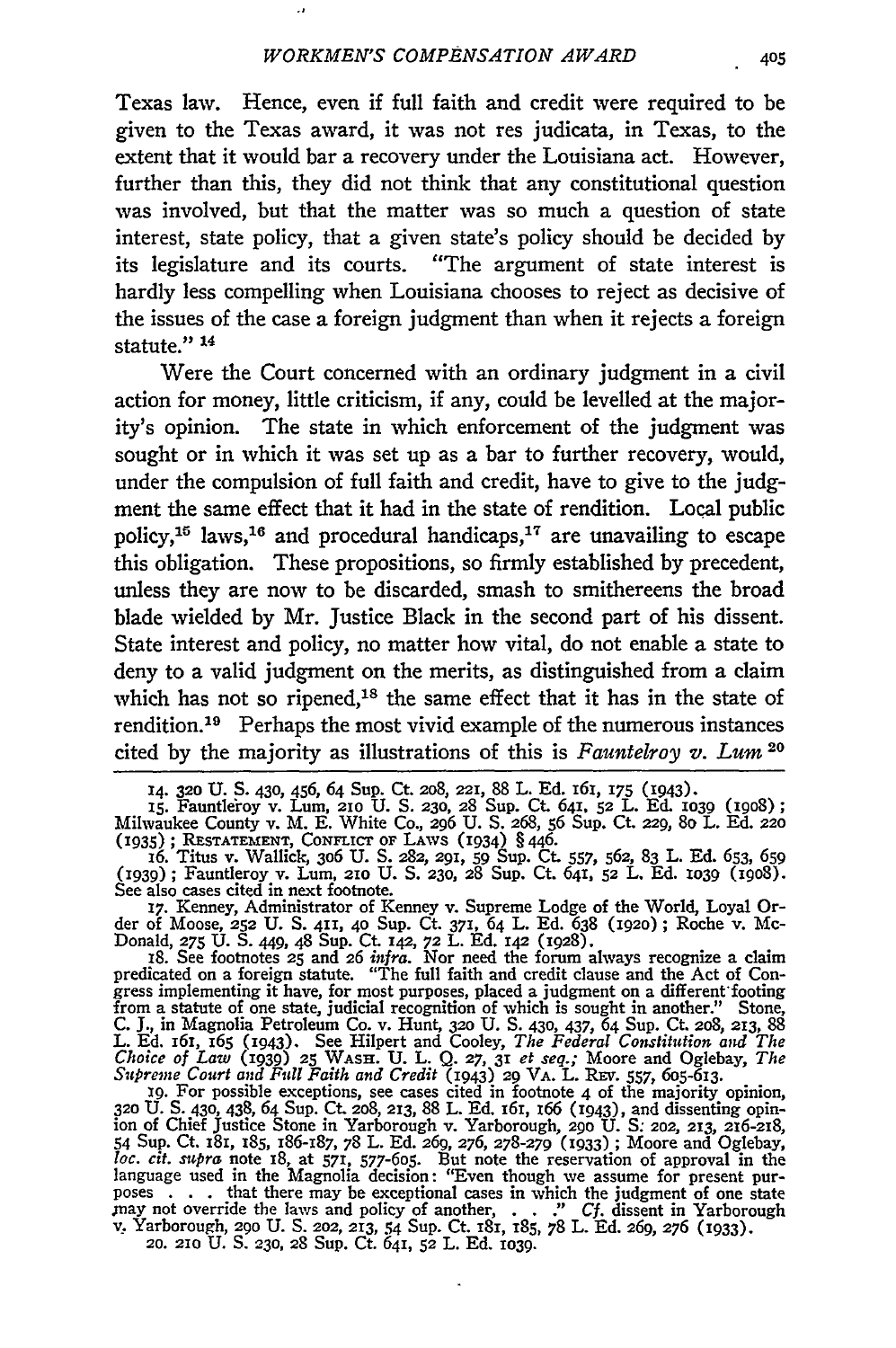where full faith and credit had to be given to a judgment of a sister state upon a gambling debt, even though the debt was incurred in the state where enforcement of the judgment was sought and was not a valid, legally enforcible obligation under its law. Were the rule otherwise, the mere fact of state interest in the operative facts would enable a state to disregard the consequences of a valid judgment of a sister state and thus destroy the very purpose of the full faith and credit clause as a "unifying force" <sup>21</sup> among the forty-eight states.<sup>22</sup> Certainly, Louisiana's interests in the *Magnolia* case, are, as such, no more vital than the interests of Mississippi in *Fauntelroy v. Lum* or of the other states in the instances cited. The bare fact of that interest affords, alone, no basis for distinguishing an award in compensation from any other ordinary judgment for the purposes of full faith and credit.

However, a salient point of difference between a final award in compensation and an ordinary judgment may be found in the choice of law approach to the two underlying claims as they occur in the conflict of laws situation. In the ordinary civil action, as in tort or contract, where some of the operative facts occur in the state of the forum and some elsewhere, the forum may have a choice of several possible rules of reference. Thus, in determining the validity of a contract, the forum might decide that the law of the place of making the contract or the law of the place of performance or the law intended by the parties to the contract governs.<sup>23</sup> But, in the final analysis, only one of these rules will be applied; choice of one rule automatically precludes application of any other rule of reference.<sup>24</sup> Whatever rule of reference is deemed appropriate, reference will and can be had only to the law of one state to determine the substantive rights and liabilities of the parties on any one issue. If that state is one bther than the forum, then what the result would be under the internal law of the forum becomes immaterial. Of course, under certain circumstances, the forum may deny recovery although under the law of the state indicated by the rule of reference there may be a clear case of liability. The forum's procedural limitations, 25 public policy and interest in the subject-matter **26** are instances. But, although these considerations afford a basis for the

<sup>21. 320</sup> U. S. 430, 439, 64 Sup. Ct. 208, 213-214, 88 L. Ed. 161, 166 (1943).<br>22. See Milwaukee County v. M. E. White Co., 296 U. S. 268, 276, 277 (1935).<br>23. Goodnach, op. cit. supra note 1, at § 107.<br>24. But cf., the cho

Ct. 581, 48 L. Ed. 900 (1901); RESTATEMENT, CONFLICT OF LAWS (1934) §§ 603, 608<br>If, to obtain an award for compensation under an act of a state resort to specially pro-<br>vided administrative procedure is necessary, an actio tained except in that state. **STUMBERG,** *loc.* cit. *supra* note I, at 197. **26.** Union Trust Company v. Grosman, **245** U. **S.** 412, 38 Sup. Ct. 147, 62 L. Ed.

<sup>368 (1918) ;</sup> Loucks v. Standard Oil Co., **224** N. Y. 99, 12o N. E. 198 (igi).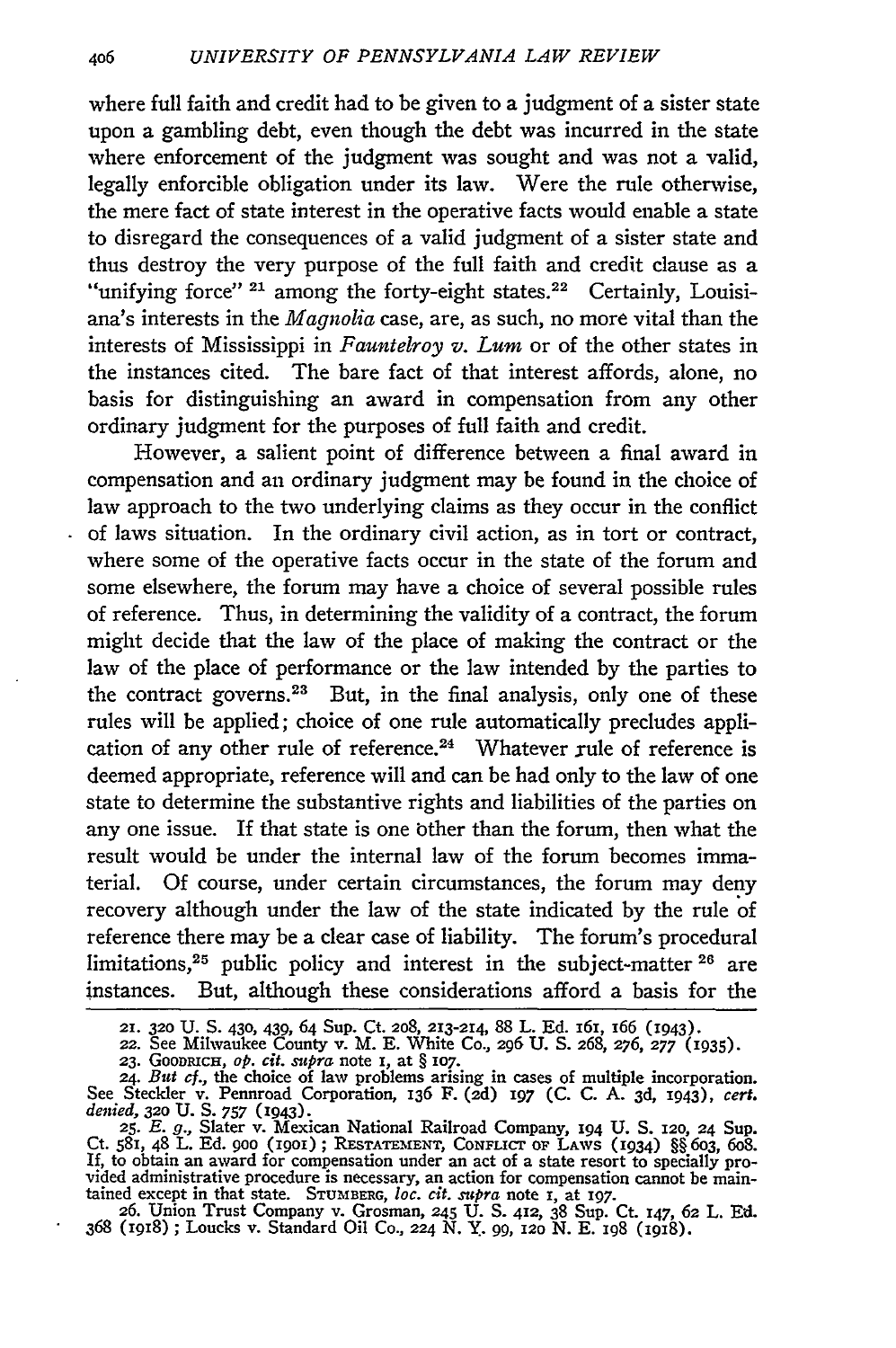forum not permitting recovery on a foreign cause of action, it is important to note for present purposes that recovery will be denied in these instances, not because the significant operative facts occurred in the forum and under the forum's law no cause of action arose, but merely because suit was brought, in the first instance, in the forum.

If a claim for workmen's compensation were merely a tort or contract claim, the choice of law problem would be the same as that in a tort or contract conflict of laws case. Whether there was an enforcible right to compensation could be determined by reference to the law of only one state, irrespective of where suit was brought. But, as has been indicated, such notions have been refuted by the practice of the courts in allowing compensation in either the state of injury or hiring, by the many authorities which have critically examined these theories, and by the Supreme Court of the United States. The decisions in the *Alaska Packers* and *Pacific Employers* cases, conclusively establish that the workmen's compensation conflict of laws situation is one of the instances **27** in the conflict of laws where more than one state is constitutionally empowered to determine the legal consequences of a single event by the application of its internal law, as distinguished from its conflict of laws rule, governing the subject. The legal justification for this result is the power of each state to determine the consequences of events which transpire within its borders and in which it has a governmental interest.<sup>28</sup> The factual justification is two sets of operative facts, one in each state. Common to both states is the relationship of employer and employee. Peculiar to each is the governmental interest in that relationship as determined by local industrial, social and economic conditions. In one state the relationship was created. In the other state the employee was injured.<sup>29</sup> When, following an injury, the employee seeks compensation, in each state a different coterie of facts superimposed on a common base renders each act applicable. It would thus seem that each state is adjudicating something distinct and that the process of allowing an award in one state is not a determination which precludes an award, predicated on different facts which have not been litigated, in another state.

The majority opinion in the *Magnolia* case, however, does not proceed on the theory that the Texas award purported to adjudicate the rights and duties of the parties under the Louisiana law or to con-

<sup>27.</sup> For other possible situations see instances cited in the dissenting opinion of Yarborough v. Yarborough, 290 U. S. 202, 213, 216-218, 54 Sup. Ct. 181, 185-186, 186-188, 78 L. Ed. 269, 276-277, 278-279 (1933); Moore and 1S, at **577-605.**

*<sup>28.</sup>* See Hilpert and Cooley, *loc. cit. supra* note I8.

<sup>29.</sup> There may be additional contactual facts, such as residence of the employer and employee and duration of employment, which are of varying significance.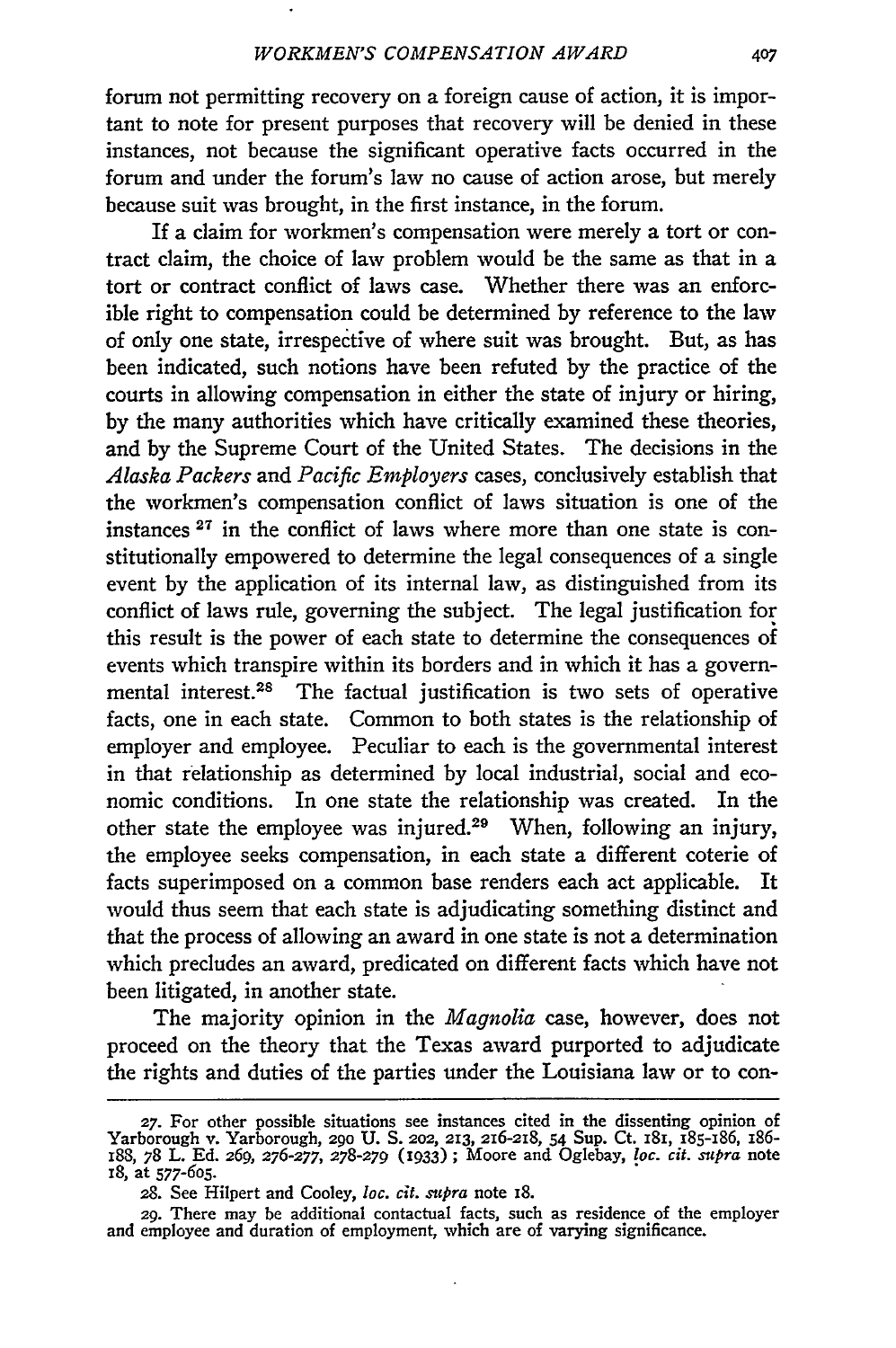trol persons or the courts in Louisiana by the application of the Texas act. In fact it dismissed this as irrelevant because Texas was without power to give extra-territorial effect to its laws.30 Rather, it regarded the employee as having but one cause of action for which there were two remedies. Resort to one of the remedies precluded the other. There was but one cause of action because "The grounds of recovery are the same in one state as in the other--the injury to the employee in the course of his employment." There were not two causes of action "merely because Louisiana law authorizes compensation, and in a different measure than does Texas, or because the jurisdiction of the court of one state depends on the place of injury and that of the other on the place of the employment contract, . . . "<sup>31</sup>

These conclusions raise some serious doubts. The decisions in the *Alaska Packers* and *Pacific Employers* cases appear to be incompatible with the thesis that the grounds of recovery in the state of hiring and the state of employment are identical. Of course, an injury in the course of employment gives rise to a right to compensation. But, if that were all that were shown and required there could be recovery only under the act of the state of injury, which, of course, is not the case. The cornerstone of the two decisions allowing either the state of injury or the state of hiring to apply its act is that each state may legislate as to events occuring within its borders and apply those laws to such events in disregard of the laws of another state. Each decision carefully points to the facts in each state which made its act applicable. And, as already indicated, the factual grounds for recovery in each state are not the same.<sup>32</sup> Nor do those differences in fact merely determine the jurisdiction of the *court* of each state. The fact differences are the determinants of the substantive law applicable for deciding the rights and liabilities of the litigants; they determine the choice of law required under the federal constitution just as the significant operative facts in a tort or contract conflict of laws problem are used to fashion the appropriate rule of reference. The majority points out that the extent to which a forum shall apply in its own courts a rule of law of another state is itself a question of local law of the forum and that merely because a compensation or tort action is transitory

**<sup>30.</sup>** Citing New York Life Insurance Company v. Head, 234 **U. S.** i49, **58** L. **Ed. <sup>1259</sup>**(1914) **;** Home Insurance Company v. Dick, **281** U. S. 397, **50** Sup. Ct 338, 74 L.

Ed. 926 (1930).<br>31. 320 U. S. 430, 444, 64 Sup. Ct. 208, 216, 88 L. Ed. 161, 169 (1943).<br>32. See Clark, *The Code Cause of Action* (1924) 33 YALE L. J. 817; 1 Moore AND<br>FRIEDMAN, MOORE'S FEDERAL PRACTICE (1938) 145 et seq. of the principle that a controversy which has been determined by a judgment shall not<br>be relitigated. This Title deals with the question what constitutes a claim or cause<br>of action in the application of this principle." RE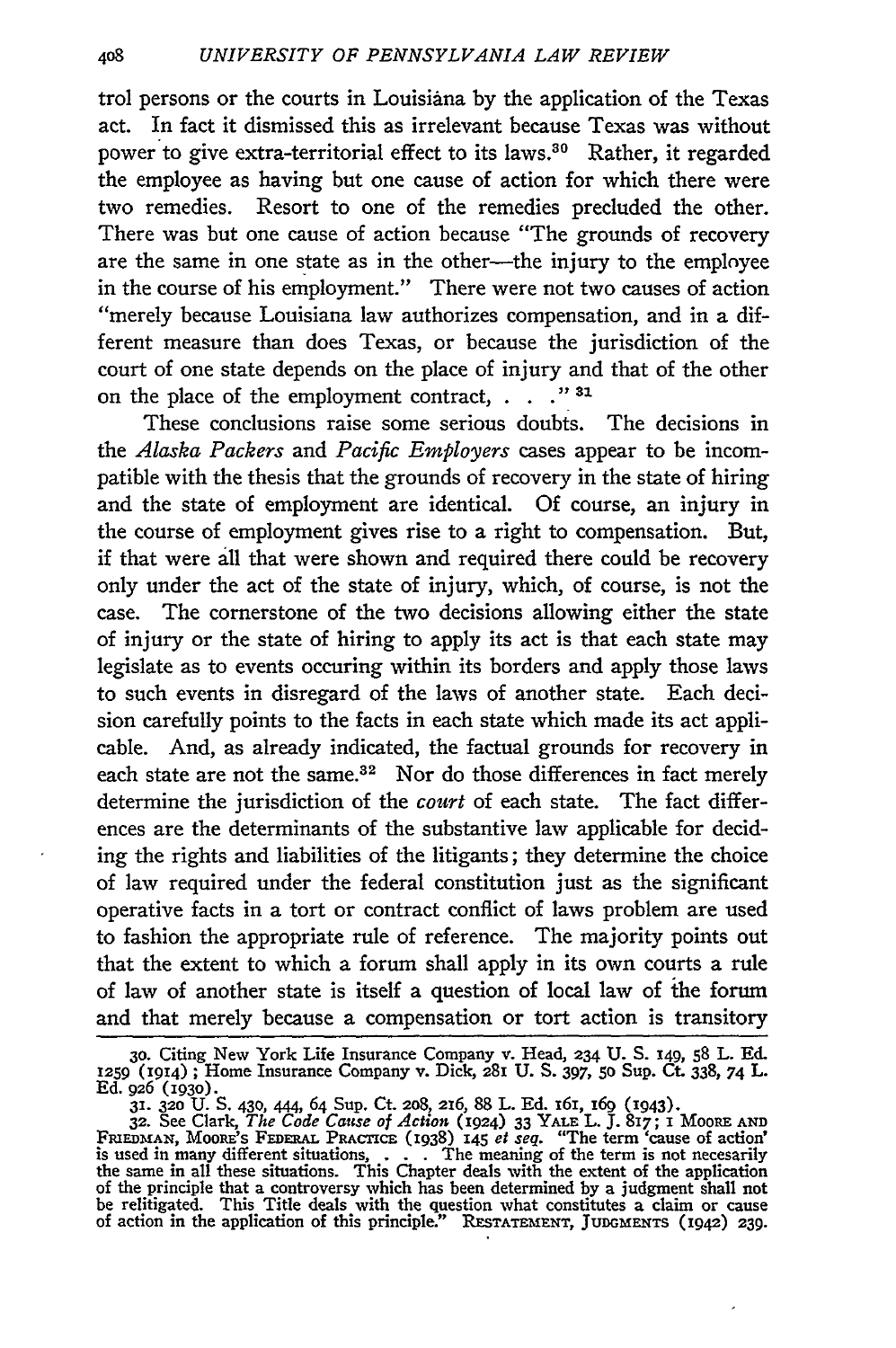does not mean that there is a different cause of action in every forum in which suit may be brought. However, there is this significant difference: in the workmen's compensation conflict of laws problem, if suit were in a forum other than the state of injury or employment, the rights of the employee would be governed by the law of two states, since there are two rules of reference, simultaneously applicable.

Do the decisions in *Williams v. North Carolina 33* or *Chicago, R. I. & P. R. Co. v. Schendel*<sup>34</sup> necessitate the conclusion reached by the majority? **3'** In a way, the Williams case presents an analogous problem: a conflict of laws situation where the rights and liabilities of the litigants are subject to the control of two states. However, as Mr. Justice Douglas points out, "Such questions of status, i. e., marital capacity, involve conflicts between the policies of two States which are quite irreconcilable as compared with the present situation." **36** A divorce granted by the state of domicile of one of the spouses terminates the marriage and this cannot be reconciled with another state's regarding the marriage as still existing through a prosecution for bigamy. The two policies cannot be accommodated. An award for compensation supplementing a previous award does not negate the latter. That the second recovery is only for the difference is an express recognition of the first award. And, because of this device there cannot be a double recovery. When the employee's total compensation equals the maximum amount permissible under either act he has been fully compensated and that is all to which he is entitled.<sup>37</sup> The two dissenting opinions also distinguish the *Schendel* case. There, actions were instituted under the Federal Employers' Liability Act and the state compensation statute. Recovery under the former could only be had if the employee was engaged in interstate commerce. The action on the state statute was the first to proceed to judgment. In that suit the issue of whether the deceased was engaged in intrastate or interstate commerce was litigated and the court found that the deceased had been engaged in intrastate commerce. This finding became res judicata of the issue of interstate commerce and precluded recovery

<sup>33.</sup> **317** U. S. **287,** 63 Sup. Ct. **207,** 87 L. Ed. **279** (1942). Mr. Justice Jackson concurred in the majority opinion, **320 U. S.** 430, 446, 64 Sup. Ct. 208, **217,** 88 L. **Ed.** 161, **170** (1943), regarding himself bound **by** the majority decision in the *Williams* case, where he dissented. **317** U. S. **287, 311,** 63 Sup. Ct. *207,* **219,** 87 L. **Ed. 279, 293** (1942).

<sup>34.</sup> **270** U. S. 611, 46 Sup. Ct. **42o,** *7o* L. **Ed.** *757* **(1926). 35.** Certiorari in the Magnolia case was granted to resolve an apparent conflict with these two cases. 36. **320** U. **S.** 430, 447, 64 Sup. Ct. 208, **218,** 88 L. **Ed.** i61, *i7i* (1943).

<sup>37.</sup> But cf. Rounsaville v. Central R. Co.,  $87$  N. J. L.  $371$ ,  $374$ ,  $94$  Atl. 392, 393<br>(1915). "... recovery of compensation in two states is no more illegal, and is not<br>necessarily more unjust, than recovery upon two See also dissenting opinion in Salvation Army v. Industrial Commission, 219 Wis. 343, *263 N.* W. 349 (i935).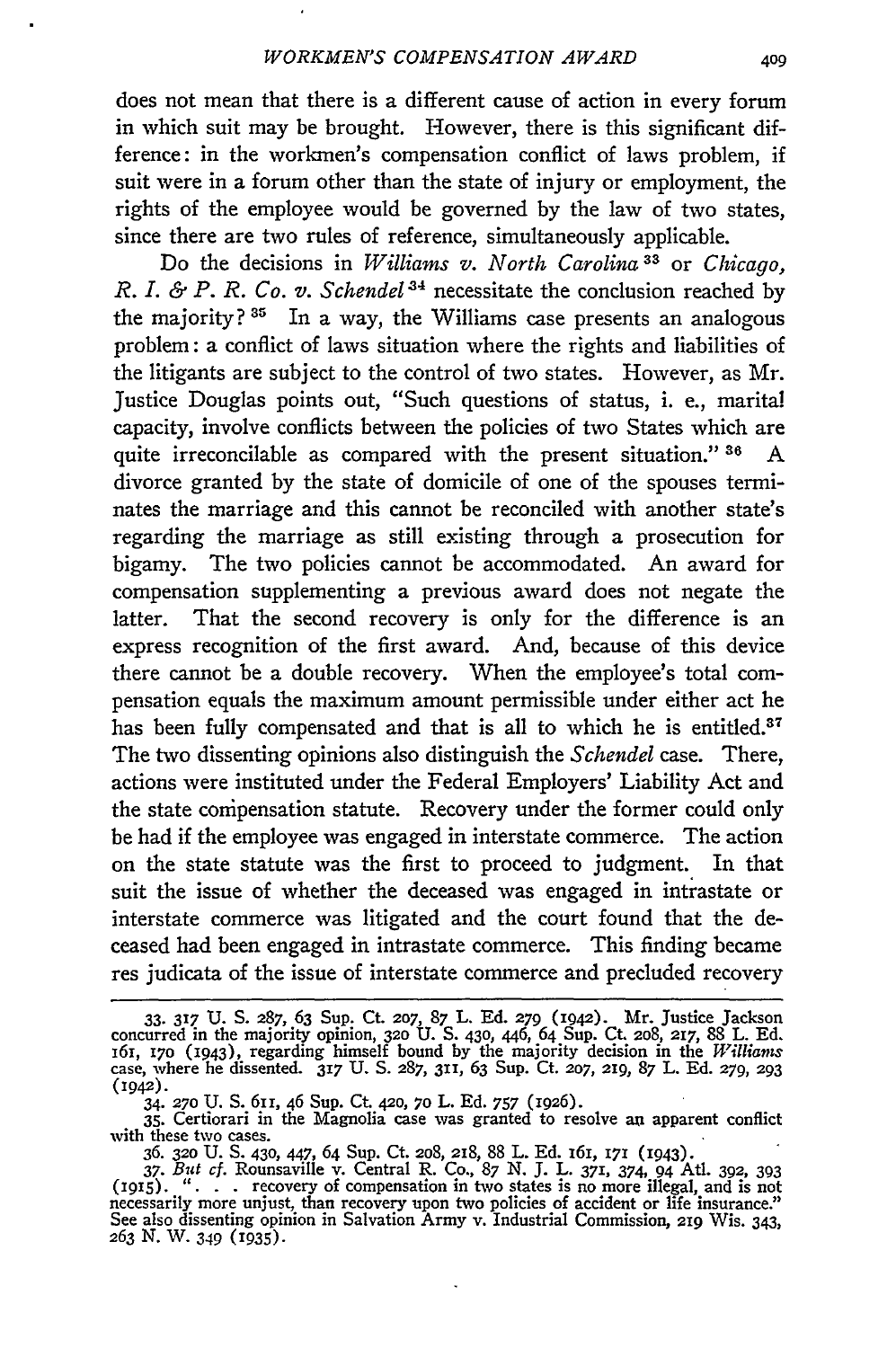under the Federal Act. The theory of the *Schendel* case would have been applicable in the *Magnolia* case if in the Texas proceedings the issue of whether Hunt was injured or was an employee of the Magnolia Petroleum Corporation had been litigated and a finding made adverse to the employee.<sup>38</sup> However, that was not the case.<sup>39</sup> Nothing adjudicated in Texas precluded a further action under the Louisiana act. The Texas act barred recovery in Texas if there had been a prior award elsewhere. The Louisiana act did not. But Texas neither said an award in Texas barred an award elsewhere nor could it do so. This the Supreme Court has now held results from the impact of the full faith and credit clause; the two remedies provided by the two acts are mutually exclusive.

 $\mathbf{r}$ 

Apart from legal theory, the majority opinion presents another serious difficulty. If the employee were certain always to seek recovery under the act which permits the larger award, then as a practical matter the decision of the majority would not make much difference. However, the facts of the *Magnolia* case itself demonstrate that the injured employee is not always in a position to so act. He may well be jockeyed into a position, either through ignorance on his part and the superior knowledge of the insurer,<sup>40</sup> as in the *Magnolia* case, or through a procedural device which allows the employer to initiate proceedings, as in the *Schendel* case,<sup>41</sup> where he will be compelled to take the lesser of the two recoveries possible. In a country of forty-eight states with widely varying economic and -social standards, the difference which the employee is thus precluded from recovering may well frustrate the very purpose of workmen's compensation. Perhaps under the dissenters' view the employer will be put to two lawsuits. The chances are, however, that a different insurer will defend in each case. Be that as it may, the conclusive answer to this is that one who con-

**<sup>38.</sup> RESTATEMENT, JUDGMENTS** (1942) § **68.**

<sup>39.</sup> See Hoffman v. New York, N. H. & H. R. R. Co., 74 F. (2d) **227** (C. C. A. **2d,** 1934), where a plea of res *judicata* based on a Connecticut award was held inadmissible in a suit under the Federal act because an express adjudication in the Con-necticut proceeding that the accident occurred in intrastate commerce was lacking.

<sup>40. &</sup>quot;Confined to a hospital he [Hunt] was told that he could not recover com-<br>pensation uniess he signed two forms presented to him..... there was printed on<br>each of the forms 'in small type' the designation 'Industrial A Board in Texas which proceeded to make an award in the absence of Hunt, although with due notice to him. **320** U. S. 430, 450, 451, 64 Sup. Ct. 2o8, **219,** 88 L. Ed. I6i, **172-173** (943). **41.** In the latter case the surviving widow started suit under the Federal act. There-

after the railway company instituted a proceeding before the Iowa Industrial Commis-sion and the widow was made a party. Later she appeared and contested the applicability of the state act.